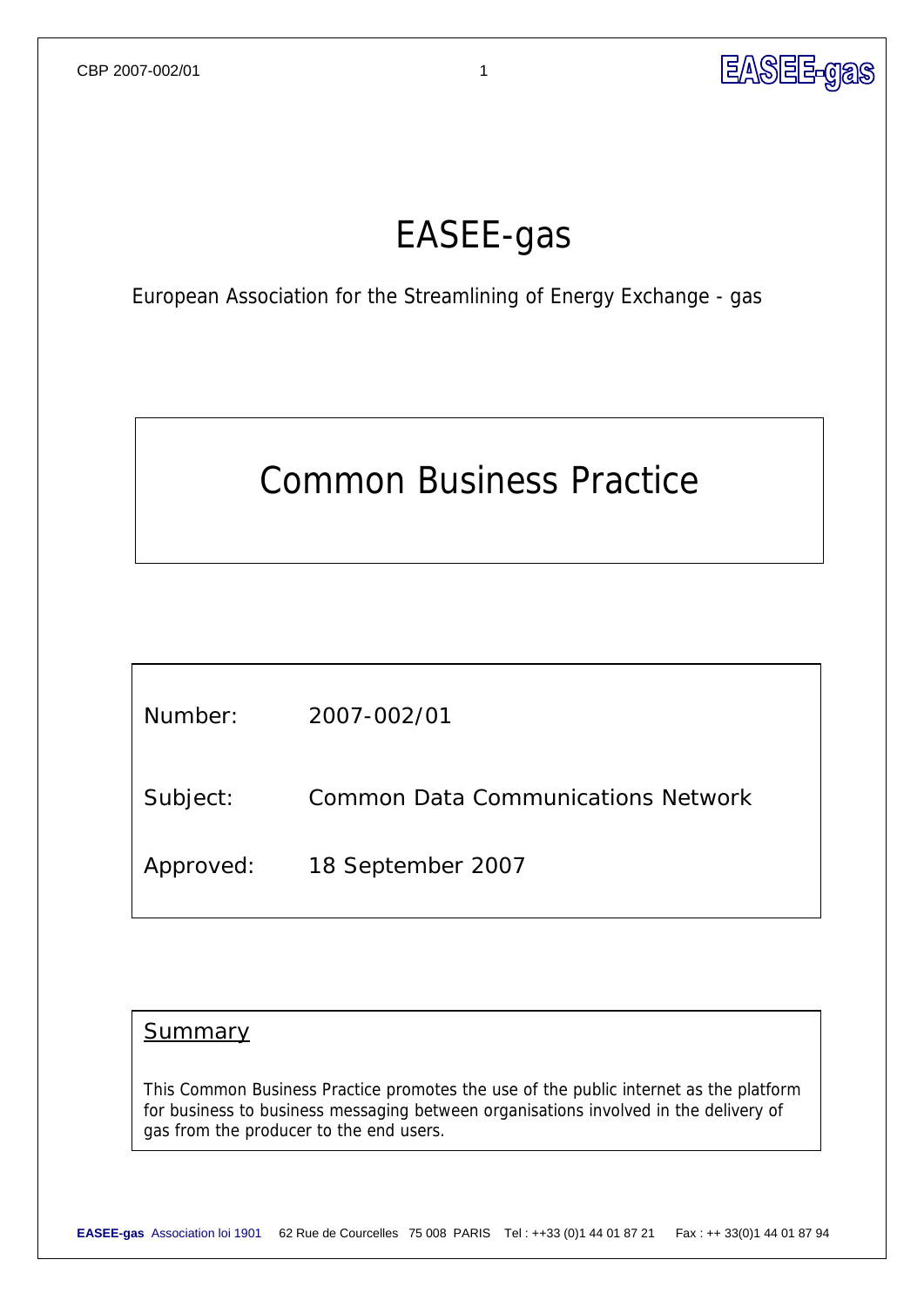### **EASEE-gas**

#### **About EASEE-gas**

The European Association for the Streamlining of Energy Exchange-gas or EASEE-gas was created by six founding members in Paris on March 14th, 2002. EASEE-gas' aim is to support the creation of an efficient and effective European gas market through the development and promotion of common business practices (CBPs) that intend to simplify and streamline business processes between the stakeholders.

The formation of EASEE-gas was prompted by the success of the Gas Industry Standards Board in the United States and has been modelled on it. The GISB has now evolved into the North American Energy Standards Board. The creation of EASEE-gas is a project that is fully supported by the European Commission and by the European Regulators through the so-called Madrid Forum. It was achieved through the work of a dedicated Task Force supported by EFET, Eurogas, Eurelectric, GEODE, GTE, OGP and the Edig@s group.

The association is fundamentally based on company membership and voluntary contribution towards the development of common business practices.

Full membership in EASEE-gas is open to all companies, European or other, that are involved in the European gas business, from producers to end users, and to companies that are their service providers. Companies can subscribe to full membership in one or more of the eight gas industry segments.

Associate membership in EASEE-gas is open to government agencies, e.g., regulators, through to organisations such as gas business trade associations and to individuals that may contribute to the benefit of EASEE-gas. Associate members do not pay annual fees, nor do they have voting rights.

The development of common business practices within EASEE-gas is organised through working groups under the supervision of an executive committee that is representative of the various gas industry segments. Participation in the working groups is limited to members only.